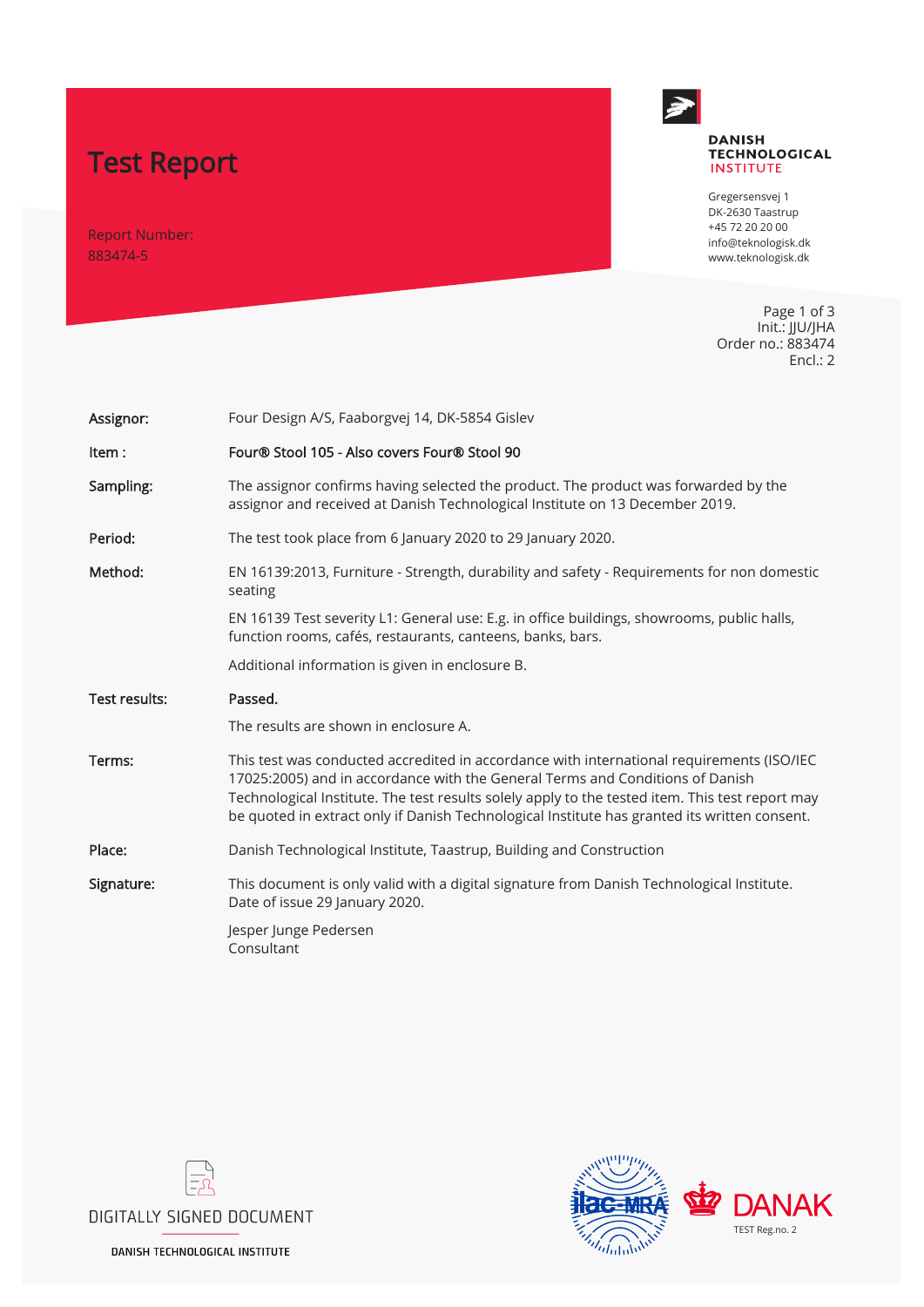

### Test of Model: Four® Stool 105 - Also covers Four® Stool 90

## Loading according to test severity L1.

| Test no. | <b>Test</b>                                                       | <b>Test Method</b> | Cycles           | Load                          | Result |  |  |  |
|----------|-------------------------------------------------------------------|--------------------|------------------|-------------------------------|--------|--|--|--|
| 4.1      | General                                                           | EN 16139, 4.1      |                  |                               | Passed |  |  |  |
| 4.2.2    | Shear and squeeze points under influence<br>of powered mechanisms | EN 16139, 4.2.2    |                  |                               | N/A    |  |  |  |
| 4.2.3    | Shear and squeeze points during use                               | EN 16139, 4.2.3    |                  |                               | Passed |  |  |  |
| 4.3.2    | Swivelling chairs                                                 | EN 1335            |                  |                               | N/A    |  |  |  |
| 4.3.3    | Non swivelling chairs<br>EN 1022                                  |                    |                  | Passed                        |        |  |  |  |
| 4.4      | Rolling resistance of the unloaded chair                          | EN 16139, 4.4      |                  |                               | N/A    |  |  |  |
| 5        | Strength and durability requirements                              | EN 16139, 5        |                  |                               | Passed |  |  |  |
| 6.1.1    | Seat static load and back static load test                        | EN 1728, 6.4       | 10<br>10         | Seat: 1600 N<br>Back: N       | Passed |  |  |  |
| 6.1.2    | Seat front edge static load                                       | EN 1728, 6.5       | 10               | Seat: 1300 N                  | Passed |  |  |  |
| 6.1.3    | Vertical load on back rests                                       | EN 1728, 6.6       | 10               | Seat:<br>Back:                | N/A    |  |  |  |
| 6.1.4    | Foot rest static load test                                        | EN 1728, 6.8       | 10               | 1300 N                        | Passed |  |  |  |
| 6.1.4    | Leg rest static load test                                         | EN 1728, 6.9       | 10               |                               | N/A    |  |  |  |
| 6.1.5    | Arm rest sideways static load test                                | EN 1728, 6.10      | 10               |                               | N/A    |  |  |  |
| 6.1.6    | Arm rest downwards static load test                               | EN 1728, 6.11      | 5                |                               | N/A    |  |  |  |
| 6.1.7    | Vertical upwards static load on arm rests                         | EN 1728, 6.13      | 10               |                               | N/A    |  |  |  |
| 6.1.8    | Combined seat and back durability test                            | EN 1728, 6.17      | 100000<br>100000 | Seat: 1000 N<br>Back: N       | Passed |  |  |  |
| 6.1.9    | Seat front edge durability test                                   | EN 1728, 6.18      | 50000            | 800N                          | Passed |  |  |  |
| 6.1.10   | Arm rest durability test                                          | EN 1728, 6.20      | 30000            |                               | N/A    |  |  |  |
| 6.1.11   | Foot rest durability test                                         | EN 1728, 6.21      | 50000            | 1000N                         | Passed |  |  |  |
| 6.1.12   | Leg forward static load test                                      | EN 1728, 6.15      | 10               | Edge: 250 N<br>(Seat: 1000 N) | Passed |  |  |  |
| Comment  | Loading reduced to 250 N to avoid tilting                         |                    |                  |                               |        |  |  |  |
| 6.1.13   | Legs sideways static load test                                    | EN 1728, 6.16      | 10               | Edge: 200 N<br>(Seat: 1000 N) | Passed |  |  |  |
| Comment  | Loading reduced to 200 N to avoid tilting                         |                    |                  |                               |        |  |  |  |
| 6.1.14   | Seat impact test                                                  | EN 1728, 6.24      | 10               | 240 mm                        | Passed |  |  |  |
| 6.1.15   | Back impact test                                                  | EN 1728, 6.25      | 10               | 210 mm / 38 °                 | Passed |  |  |  |
| 6.1.16   | Arm Impact Test                                                   | EN 1728, 6.26      | 10               |                               | N/A    |  |  |  |
| 6.1.17   | Drop test (multiple seating)                                      | EN 1728, 6.27.1    | $2 \times 5$     |                               | N/A    |  |  |  |
| 6.1.18   | Auxiliary writing surface static load test                        | EN 1728, 6.14      |                  |                               | N/A    |  |  |  |
| 6.1.19   | Auxiliary writing surface durability test                         | EN 1728, 6.22      | 10000            |                               | N/A    |  |  |  |
| 7        | Information for use                                               | EN 16139, 7        |                  |                               | N/A    |  |  |  |